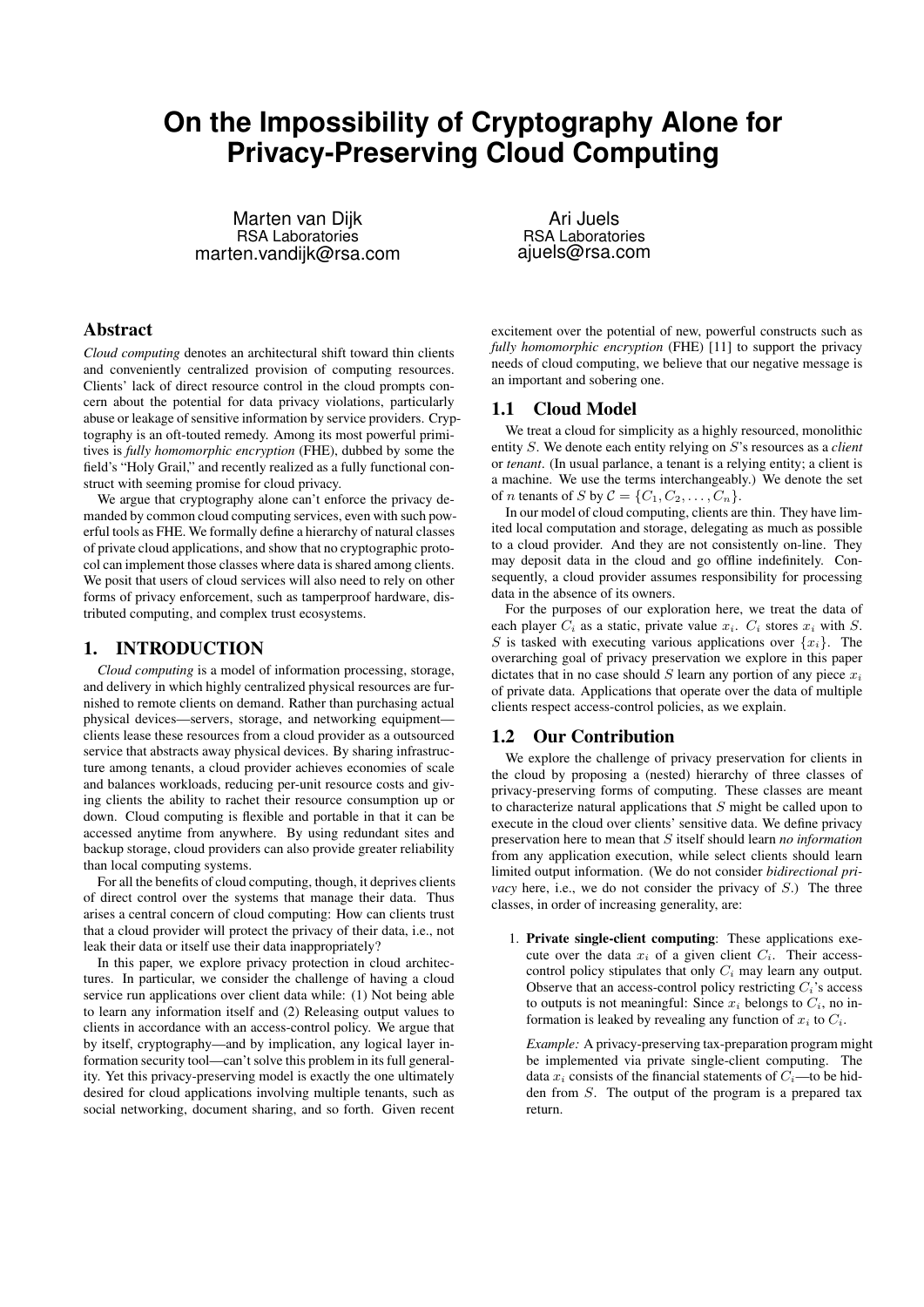2. Private multi-client computing: These applications execute over the data  $\{x_i\}_{i=1}^n$  of multiple clients  $\{C_i\}_{i=1}^n$ . Since clients may not be mutually trusting (and might collude with S), a multi-client application's access-control policy must stipulate release of information selectively to different clients. Such release may be asymmetric, i.e., for a given  $f, C_j$  may be granted permission to learn  $f(x_i)$ , while  $C_i$  cannot learn  $f(x_i)$ .

*Example:* A social networking system might be designed as a private multi-client system. Here,  $x_i$  is the personal profile of client  $C_i$ .  $C_i$  additionally specifies which friends are entitled to what portions / functions of her data, i.e., gives an accesscontrol policy.

3. Stateful private multi-client computing: These are private multi-client applications in which the access-control policy on a client's data is stateful, in the sense that it depends on the history of application execution by S.

*Example:* A healthcare-research system might be implemented via stateful private multi-client computing in which a client is either a patient or a research facility. A patient  $C_i$  furnishes healthcare record  $x_i$ . A research facility  $C_i$  is permitted to learn certain aggregate statistics over the full set of healthcare records in the system. The access-control policy is stateful in the following sense, though: The aggregate information a research facility receives from the system should never be sufficient to reveal individually identifying data. (The system might enforce a standard privacy metric such as  $k$ -anonymity [27].)

Single-client private computing is realizable via FHE, as we explain below.

Private multi-client computing is an important class to consider because it provides natural cloud functionality that is fairly limited, but, as we prove, still not realizable by *any* cryptographic protocol. We prove that private multi-client computing implies general *program obfuscation*, which is provably unachievable in software alone [4]. (Special cases are realizable; our impossibility result applies to the class as a whole.) Thus private multi-client applications require *trustworthy computation* of some type. (Exactly how general such trustworthy computation needs to be is an open problem.) By trustworthy computation, we mean integrity-protected execution history and integrity-protected application of history to access control—i.e., functionality equivalent to a fully trusted party.

Stateful private multi-client applications are an important class to study, as they characterize the norm in the cloud. They include social networks (e.g., Facebook), shared applications (e.g., Google Apps), customer relationship management (e.g., Salesforce.com), etc. They are growing in prevalence. Stateful private multi-client functions clearly imply trustworthy computation in S.

Organization: In section 2, we discuss FHE and survey related work. We explore our three privacy-preserving application classes in detail in section 3, and prove that the class of private multi-client programs cannot be constructed. We conclude in section 4 with a discussion of practical approaches to cloud privacy.

## 2. RELATED WORK

Privacy is a well recognized sticking point in the cloud. Garfinkel [9] discusses how Google Chrome OS realizes the thin-client / monolithic server model we explore here and the privacy concerns that the resulting data amalgamation and loss of infrastructural control bring to consumers. Enterprises too cite security and privacy as top

challenges in cloud adoption, as shown in surveys, e.g., [1], and generally cautious industry adoption [26].

Researchers tend to advocate a consistent set of approaches to privacy enforcement in the cloud. Chow et al. [7] classify these approaches in three major categories: (1) "Information-centric" security, in which data objects are tagged with access-control policies essentially the mode of operation envisioned in the multi-client classes of the private computing hierarchy we propose here; (2) Trusted computing; and (3) Privacy-preserving cryptographic protocols, which are, of course, the main focus of our work in this paper.

There are a number of privacy-preserving cryptographic protocols appropriate for specific cloud applications. Among these is Private Information Retrieval (PIR) [6], which allows a client to query a database without  $S$  learning which queries the client has submitted. Another example is searchable encryption; see, e.g., [25] for early work and [24] for more recent results. Searchable encryption allows the owner of a set of documents to authorize another party to conduct searches on a pre-specified set of keywords, without revealing any additional information. These are special cases of private multi-player applications.

Proposed as a research challenge in 1978 [23], and long considered the "Holy Grail" of cryptography [21], Fully Homomorphic Encryption was first realized by Gentry in 2009 [11]. FHE enables computation over encrypted data. In a cloud environment, a client can store encrypted data on a server. The server can compute over this data without decrypting, and can send a ciphertext result to the client for decryption. Thus the server computes "under the covers" in a fully privacy-preserving way, never learning the client's data. While not yet efficient enough for practice, FHE in theory provides general privacy protection for a client-server relationship.

FHE provides a general solution for secure two-party computation, also called secure function evaluation (SFE) [30].In this sense FHE is a special case of *secure multiparty computation* (SMC), first proposed in [13], and subsequently explored in an extensive literature.<sup>1</sup>SMC allows a set of (multiple) players to compute an arbitrary (bounded complexity) function over private inputs. It realizes, as an interactive protocol, the ideal functionality provided by a trusted party (or piece of hardware). In its general form, however, SMC requires players to be online, and thus isn't suitable for thin-client cloud architectures.

# 3. CLOUD-APPLICATION CLASS HIERAR-**CHY**

## 3.1 Private Single-Client Computing

In the private single-client scenario, client  $C$  asks the cloud  $S$  to evaluate a function f over C's private input x. S should learn no information from the computation, so it is necessary that x,  $f(x)$ , and any intermediate values in the computation of  $f(x)$  remain encrypted under  $C$ 's public key  $p^2$ .

More generally, C's private input x can be a composite  $x =$  $(x_1, \ldots, x_n)$  of different values  $\{x_i\}_{i=1}^n$  supplied respectively by other clients  ${C_i}_{i=1}^n$ . Each  $x_i$  is encrypted under C's public key  $p$  to yield corresponding ciphertext  $c_i$ . Figure 1 depicts this more general scenario. The cloud  $S$  evaluates the resulting ciphertexts  $c_i$ 

<sup>2</sup>In single-client applications where only the client encrypts her data, symmetric-key encryption suffices. If other entities contribute data, then public key encryption is necessary; these entities need the client's public key to encrypt their contributed private data.

<sup>&</sup>lt;sup>1</sup>In [12, pp. 22-24], Gentry explains the full interconnection between FHE, SFE with Yao's garbled circuit, and SMC.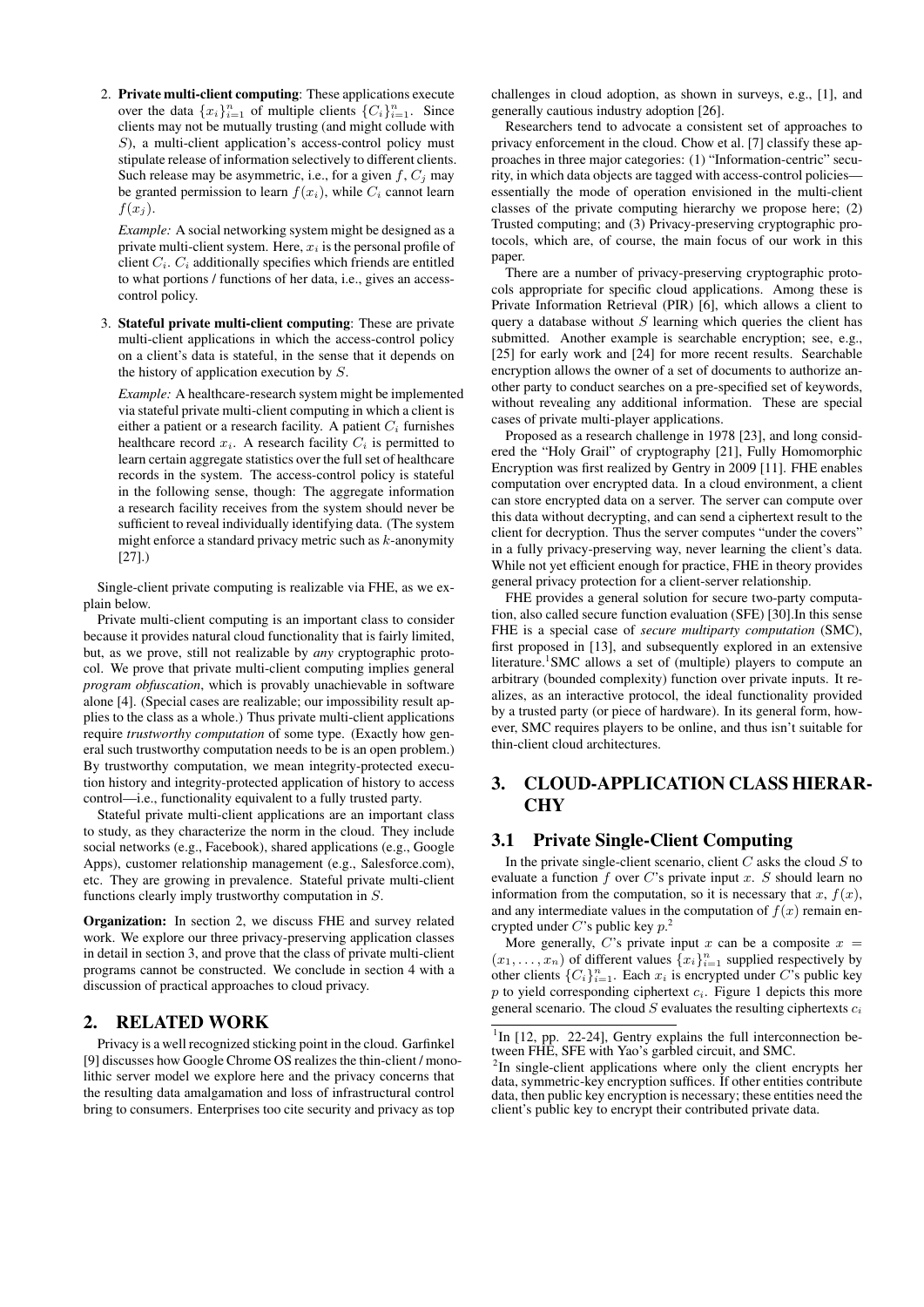via evaluation algorithm  $\text{Eval}_{\mathcal{E}}$ . The final result is a ciphertext c, an encryption of function value  $f(x_S, x_1, \ldots, x_n)$  under p. Here  $f(x_S, x_1, \ldots, x_n) = f(x_S, x)$  is f evaluated in C's private value x together with a value  $x_S$  supplied by  $S^3$ . The subscript  $\mathcal E$  indicates that the evaluation algorithm Eval $\varepsilon$  is associated with the encryption scheme  $\mathcal{E}$ , which consists of a key-generating, an encryption, and a decryption algorithm.

Note that the  $\{x_i\}$  are private with respect to S, an important issue when we examine multi-client scenarios.



Figure 1: Private Single-Client Computing

It is possible to construct a semantically secure (against chosen plaintext attacks) encryption scheme  $\mathcal E$  together with an evaluation algorithm Eval<sub> $\epsilon$ </sub> that satisfies the property depicted in Figure 1. Gentry [11] constructed the first fully homomorphic encryption (FHE) scheme, which solves this problem. Non-homomorphic or partially homomorphic, i.e., ordinary encryption of data does not allow someone without knowledge of the secret decryption key to manipulate the underlying data in a general way. In an FHE scheme, any f realizable as a (polynomial-size) circuit can be executed without leaking information about inputs, intermediate values, or outputs.

FHE can be used by a single client to outsource private computation to the cloud.<sup>4</sup> But the range of cloud operations enabled by FHE is restricted to an encryption domain defined by the public key  $p$  of a single client. For more general cloud applications, we need to define a more general class.

#### 3.2 Private Multi-Client Computing

The objective in a multi-client setting is to compute across data supplied by multiple clients, but also to reveal output values to multiple clients in a privacy-preserving way. To achieve this goal, we need a new primitive that has functionality beyond FHE. In particular, there are two new requirements:

1. Access-controlled ciphertexts: Because computation takes place across multiple clients, it's important that a client  $C_i$  be able to stipulate what functions may be computed on its private input  $x_i$ . If arbitrary computation is permitted, then  $x_i$ itself may be revealed to all other clients (and a colluding S). We refer to this privacy requirement as *functional privacy*.

2. Re-encryption: Privacy-protected transformation of a ciphertext under a key  $p'$  to a key  $p$  is required to enforce functional privacy. If the encryption keys  $p'$  and p are identical, then any client that can decrypt outputs can also decrypt and learn inputs, preventing any kind of access control.

In the private multi-client setting, then,  $S$  evaluates function  $f$  on private inputs  $\{x_i\}$  encrypted under (potentially) different clients' public keys  $p_i$ . We let  $c_i$  denote the ciphertext of  $C_i$ . Functional privacy is enforced by allowing  $C_i$  to tag ciphertext  $c_i$  with accesscontrol policy  $A_i$  that indicates whether  $x_i$  can be used as input to a given function  $f$  with output encrypted under public key  $p$ . We write  $c_i = \text{Enc}_{p_i}(x_i, A_i)$ . We model  $A_i$  as a membership circuit that takes as input triples  $(i, f, p)$ . If  $A_i(i, f, p) = \text{true}$ , then client  $C_i$  allows  $x_i$  to be used as the *i*th input to f if its final result is encrypted under p. (Note that any client  $C_i$  can be a permitted receiver of output in this model, namely when  $p = p<sub>i</sub>$ .

Figure 2 depicts the new situation. If and only if access-control policies on all ciphertexts  ${c_i}$  are met, the evaluation algorithm Eval<sub>E</sub> returns a ciphertext  $c = \text{Enc}_p(f(x_S, x_1, \ldots, x_n)).$ 



Figure 2: Private Multi-Client Computing

We now prove that private multi-client computing is in general unachievable using cryptography.

Two-player setting: For the purposes of our proof, it is simplest to consider a special case of the private multi-client computing class, namely a two-player setting as depicted in Figure 3. There is one sender and one receiver. The function f takes only two inputs,  $x<sub>S</sub>$ and  $x_1$ . The sender uses a simple access-control policy  $C_{(1,f,p)}$ , a membership circuit that outputs true only for input  $(1, f, p)$ , i.e., allows only one function  $\overline{f}$  and one output key  $p$ . The receiver knows the secret key s corresponding to  $p$  and is able to decrypt the result and retrieve the function output  $f(x_S, x_1)$  for any  $x_S$ . In this sense the receiver has oracle access to the function  $x_S \rightarrow$  $f(x_S, x_1)$ . (Observe that this two-player scheme may be viewed as a multi-player application in which there are two clients and S learns the decryption key of or colludes with one client.)

DEFINITION 1. *A two-player private computing scheme has*functional privacy *over circuits if: For all ppt adversaries* A*, there exists a ppt simulator* S*, and a negligible function* α*, such that for*  $all (p_1, s_1), (p, s) \leftarrow$  Gen $(1^{\lambda})$ *, for all circuits f, for all ciphertexts*  $c_1 \leftarrow \texttt{Enc}_{p_1}(x_1, C_{(1,f,p)})$  and for all poly-time computable binary *predicates* π*,*

$$
Pr[\mathcal{A}(p_1, f, p, c_1, s) = \pi(x_1)]
$$
  
\n
$$
\leq Pr[\mathcal{S}^{\{x_S \to f(x_S, x_1)\}}(1^{\lambda}) = \pi(x_1)] + \alpha(\lambda).
$$

<sup>&</sup>lt;sup>3</sup> Function f may discard  $x_S$ . Value  $x_S$  can also be encrypted input if the cloud also plays the role of another entity who contributes private data.

 ${}^{4}E.g.,$  query a database in the cloud privately. Here the privacy of the query is protected into the extend that only its corresponding database access pattern leaks, i.e., the range of items among which the query searches inevitably leaks.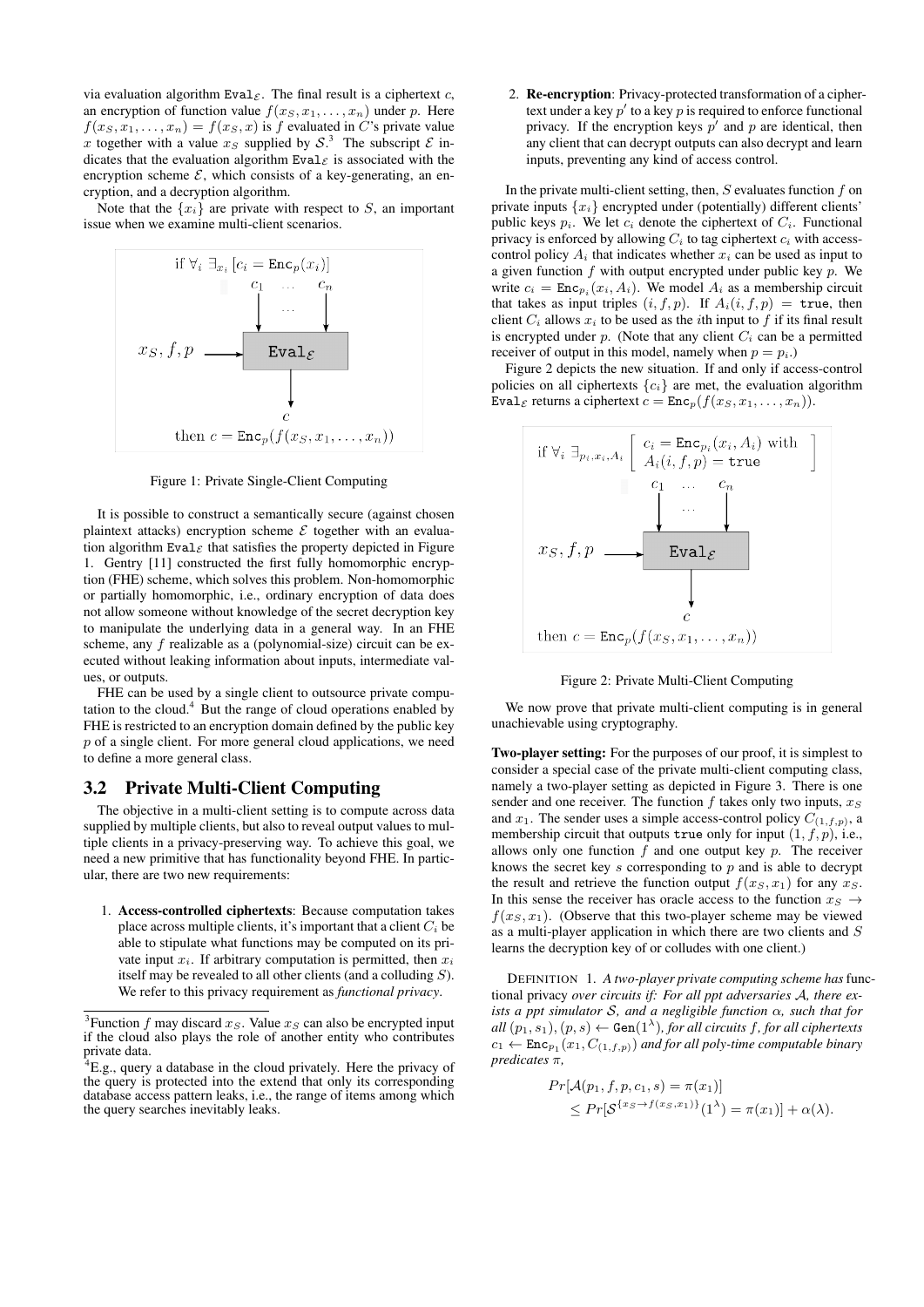

Figure 3: 2-Player Setting

*Here,*  $\lambda$  *is a security parameter; all asymptotics are in*  $\lambda$ *. S represents a simulator with oracle access to function*  $x_S \rightarrow f(x_S, x_1)$ *.* 

The definition formalizes the intuition that privacy means that an adversary learns no more about  $x_1$  than a simulator can learn using oracle access to  $x_S \rightarrow f(x_S, x_1)$ . That is, an adversary learns about  $x_1$  only what the access control policy  $C_{(1,f,p)}$  dictates.

Note that functional privacy does not imply semantic security. Two-player private computing —and by implication, full multiclient private computing—is not semantically secure against chosenplaintext attacks. The receiver can distinguish between plaintexts by choosing  $x_1, x_1, x_S$  and f such that  $f(x_s, x_1) \neq f(x_s, x_1')$ .

Reducing two-player scheme to program obfuscation: Figure 4 shows a reduction from a two-player private computing scheme with functional privacy to an efficient circuit obfuscator  $O$  which takes any circuit g as input and outputs an obfuscated circuit  $\mathcal{O}_q$ . In this reduction, all circuit sizes and running times are polynomial in  $\lambda$  where  $\lambda$  is set as |q|, the circuit size of q.

The main idea (explained in detail in the appendix) is to create an execution environment that evaluates a given program  $g$  over an input  $x$  "under the covers," i.e., in the domain of encryption under key  $p_1$ . This is accomplished by feeding a representation  $\langle q \rangle$  of g into Eval $\varepsilon$  (expressed as an evaluation circuit<sup>5</sup>) in  $x_1$  and setting input value  $x = x_S$ . The actual function evaluation  $g(x)$  is performed by a "meta-circuit" F that takes as input x and  $\langle q \rangle$ , i.e., F is a generic circuit that runs *any* circuit g on any input value.<sup>6</sup>  $F$ is the homomorphically computed function here. (Ciphertext  $x_1$  is tagged with access-control policy  $C_{(1,F,p)}$ , which permits application of F.) The computation result  $g(x)$  is output by a decryption circuit.<sup>7</sup>

The set  $BB = (p_1, F, p, c_1 = \text{Enc}_{p_1}(\langle g \rangle, C_{(1, F, p)}), s)$  of values circled in Figure 4 fully defines the execution environment, i.e., is all the data needed to realize it. The only variable value is the input  $x$ . Thus, running the two-player scheme on  $BB$  gives us a "black box" that takes input x and outputs  $g(x)$ —an obfuscated circuit  $\mathcal{O}_g$  that executes  $g^8$ .

By definition 1, it is easy to show that for execution of  $BB$ , we have

$$
Pr[\mathcal{A}(\mathcal{O}_g) = \pi(g)] \leq Pr[\mathcal{S}^g(1^{|g|}) = \pi(g)] + \alpha(|g|).
$$

We assume that decryption Dec is compact.



Figure 4: Circuit Obfuscation

That is, execution of  $BB$  obfuscates any (poly-size) program  $g$ , which we know is not achievable [4]. We conclude that general multi-client private computing based solely on cryptographical assumptions is impossible.

Remarks: Our proof technique is general: it can be used to prove the impossibility of multi-client computing schemes with functional privacy defined over Turing Machines (TM) or constant depth threshold circuits (TC0) (for which obfuscation impossibility results exist [4]).

While *general* program obfuscation is impossible, the literature does include positive results for *specific* forms of obfuscation, including point functions [20, 29, 14] and certain cryptographic primitives [17, 16].

#### 3.3 Private Stateful Multi-Client

Due to lack of space, we omit a formal definition of private stateful multi-client computing. We remark only that in this class, the access control policies for a ciphertext include *the full history of computation of* S over the data of the client C that owns the ciphertext. A trustworthy computation environment is clearly necessary to realize this class of applications. As remarked above, this class includes many important applications in the cloud.

A key question, then, regards the relationship between private multi-client computing and stateful private multi-client computing. We proved above that private multi-client computing cannot be realized with cryptography (i.e., software) alone; thus such applications require trusted state / execution of some sort. Are the two application classes equivalent, then, in the sense of having identical trusted execution requirements? This as an important open problem.

# 4. CONCLUSION: HOW TO GET CLOUD PRIVACY?

We have shown the limitations of cryptography alone in meeting the challenges of cloud privacy. So what practical options are there for trustworthy computation? One frequently advocated tool is *trusted computing*, i.e., privacy (and security) enforcement via tamper-resistant hardware. The limitations of that approach too are

<sup>5</sup>We assume that evaluation is compact, i.e., there exists a polynomial h such that for every value of  $\lambda$ , Eval<sub> $\varepsilon$ </sub> can be expressed as a circuit E of size  $|E| \leq h(\lambda)$ .

 ${}^{6}F$  can be constructed such that its size is polynomial in  $\lambda$ , i.e., polynomial in the size of its inputs.

<sup>&</sup>lt;sup>8</sup>This procedure describes a circuit obfuscator  $\mathcal{O}$ , which is efficient in that  $\mathcal O$  itself is a polynomial time algorithm, and its output  $\mathcal O_g$ has circuit size polynomial in  $|g|$ .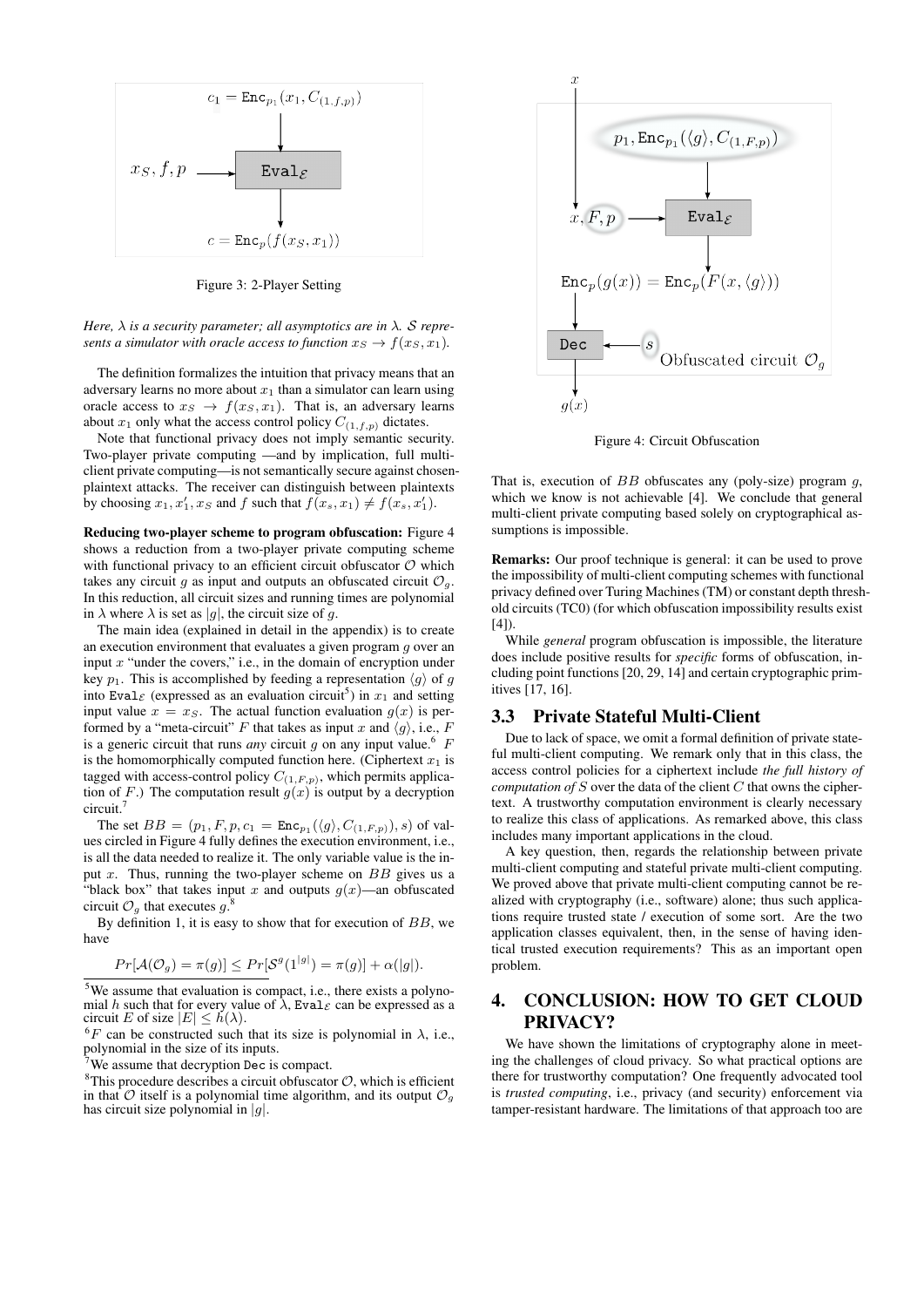legion. They include vulnerability to low-resource hardware attacks [2] and man-in-the-middle attacks during bootstrapping [22]. Even well-functioning hardware cannot guarantee system integrity. Trusted Platform Modules (TPMs) [28], the most prevalent form of trusted hardware, provide only a root of trust: They help ensure the execution of a given software stack, but don't protect against software vulnerabilities. Newer trusted computing technologies such as Intel TXT protect executables, but of course cannot ensure the trustworthiness of applications themselves [18]. Software introspection via, e.g., a trusted hypervisor, can help [10], but also falls far short of comprehensive security assurance.

Additionally, a meaningful trusted computing architecture for the cloud presumes an external entity that can verify the security and privacy posture of a provider. Cloud infrastructure providers are already developing architectures that presume such distributed trust: Trusted hardware and software logging tools generate attestations for consumption by an auditing or compliance-verification system [8].

Cloud architectures based on distributed trust don't align with FHE so much as with SMC. One approach to cloud privacy protection is for clients to distribute their data across a collection of service providers, and rely on the trustworthiness of a majority of them. By executing applications via SMC, providers could then process client data in a privacy-preserving manner (in a stateful multi-client model). In its general form, though, SMC demands impractically intensive computation and communication. We believe that in the short-to-medium term, limited-capability distributed trust models will prevail. While as always helping demarcate trust boundaries, cryptography will also help verify specific security requirements of cloud deployments, e.g., correctly configured storage [3, 5, 19]. It will be one supporting component in a complex ecosystem of trust that depends on interlocking technical, regulatory, and commercial security and privacy enforcement approaches.

## 5. REFERENCES

- [1] IDC IT cloud services survey, 2009.
- [2] R. J. Anderson. *Security Engineering: A guide to building dependable distributed systems*. Wiley, 2008.
- [3] G. Ateniese et al. Provable data possession at untrusted stores. In *ACM CCS*, pages 598–609, 2007.
- [4] B. Barak, O. Goldreich, R. Impagliazzo, S. Rudich, A. Sahai, S. Vadhan, and K. Yang. On the (im)possibility of obfuscating programs. In *In Advances in Cryptology - CRYPTO 2001, volume 2139 of Lecture Notes in Computer Science*, pages 1–18. Springer-Verlag, 2001.
- [5] K. D. Bowers, M. van Dijk, A. Juels, A. Oprea, and R. Rivest. How to tell if your cloud files are vulnerable to drive crashes, 2010. In submission. Referenced 2010 at eprint.iacr.org/2010/214.
- [6] B. Chor, E. Kushilevitz, O. Goldreich, and M. Sudan. Privacy information retrieval. *J. ACM*, 46(6):965–981, 1998.
- [7] R. Chow et al. Controlling data in the cloud: Outsourcing computation without outsourcing control. In *CCSW*, 2009.
- [8] S. Curry et al. Infrastructure security: Getting to the bottom of compliance in the cloud, March 2010. RSA Security Brief.
- [9] S. L. Garfinkel. A less personal computer. *Technology Review*, May/June 2010.
- [10] T. Garfinkel, B. Pfaff, J. Chow, M. Rosenblum, and D. Boneh. Terra: a virtual machine-based platform for trusted computing. In *SOSP*, pages 193–206, 2003.
- [11] C. Gentry. Fully homomorphic encryption using ideal lattices. In *STOC*, pages 169–178, 2009.
- [12] Craig Gentry. *A fully homomorphic encryption scheme*. PhD thesis, Stanford University, 2009. http://crypto.stanford.edu/craig.
- [13] O. Goldreich, S. Micali, and A. Wigderson. How to play any mental game – a completeness theorem for protocols with honest majority. *J. of the ACM*, 38(1):691–729, 1991. Preliminary version in FOCS '86.
- [14] S. Goldwasser and Y. Tauman Kalai. On the impossibility of obfuscation with auxiliary input. In *Proceedings of the 46th Annual IEEE Symposium on Foundations of Computer Science (FOCS'05)*, pages 553–562. IEEE Computer Society, 2005.
- [15] S. Goldwasser and G. N. Rothblum. On best-possible obfuscation. In *In TCC 2007, LNCS 4392*, pages 194–213, 2007.
- [16] D. Hofheinz, J. Malone-lee, and M. Stam. Obfuscation for cryptographic purposes. In *In TCC 2007, LNCS 4392*, pages 214–232, 2007.
- [17] S. Hohenberger, G. N. Rothblum, a. shelat, and V. Vaikuntanathan. Securely obfuscating re-encryption. In *In TCC 2007, LNCS 4392*, pages 233–252, 2007.
- [18] Intel Corp. Intel trusted execution technology: Software development guide, December 2009.
- [19] A. Juels and B. Kaliski. PORs–proofs of retrievability for large files. In *ACM CCS 2007*, pages 584–597. ACM, 2007.
- [20] B. Lynn, M. Prabhakaran, and A. Sahai. Positive results and techniques for obfuscation. In *In Advances in Cryptology - EUROCRYPT 2004, volume 3027 of Lecture Notes in Computer Science*, pages 20–39, 2004.
- [21] D. Micciancio. A first glimpse of cryptography's Holy Grail. *C. ACM*, 53(3):96, March 2010.
- [22] B. Parno. Bootstrapping trust in a trusted platform. In *3rd USENIX Workshop on Hot Topics in Security (HotSec)*, 2008.
- [23] R. L. Rivest, L. Adleman, and M. L. Dertouzos. On data banks and privacy homomorphisms. In *Foundations of Secure Computation*, pages 169–179, 1978.
- [24] E. Shen, E. Shi, and B. Waters. Predicate privacy in encryption systems. In *TCC*, pages 457–473, 2009.
- [25] D. Song, D. Wagner, and A. Perrig. Multi-dimensional range query over encrypted data. In *IEEE S&P*, pages 44–55, 2000.
- [26] B. Stone and A. Vance. Companies slowly join cloud-computing. *New York Times*, page B1, 19 April 2010.
- [27] L. Sweeney. k-anonymity: A model for protecting privacy. *Int. J. Uncertainty, Fuzziness and Knowledge-Based Systems*, 10(5):557–570, 2002.
- [28] Trusted Computing Group. TPM main specification level 2 version 1.2, revision 103, 2007.
- [29] H. Wee. On obfuscating point functions. In *In Proceedings of the 37th ACM Symposium on Theory of Computing (STOC'05)*, pages 523–532. ACM Press, 2005.
- [30] A. C. Yao. Protocols for secure computations (extended abstract). In *FOCS*, pages 160–164, 1982.

# APPENDIX

# A. PROOF OF IMPOSSIBILITY

## A.1 Encryption Scheme

Following the notation of Gentry [11, 12], we denote by

 $\mathcal{E} = \{\texttt{Gen}, \texttt{Enc}, \texttt{Dec}\}$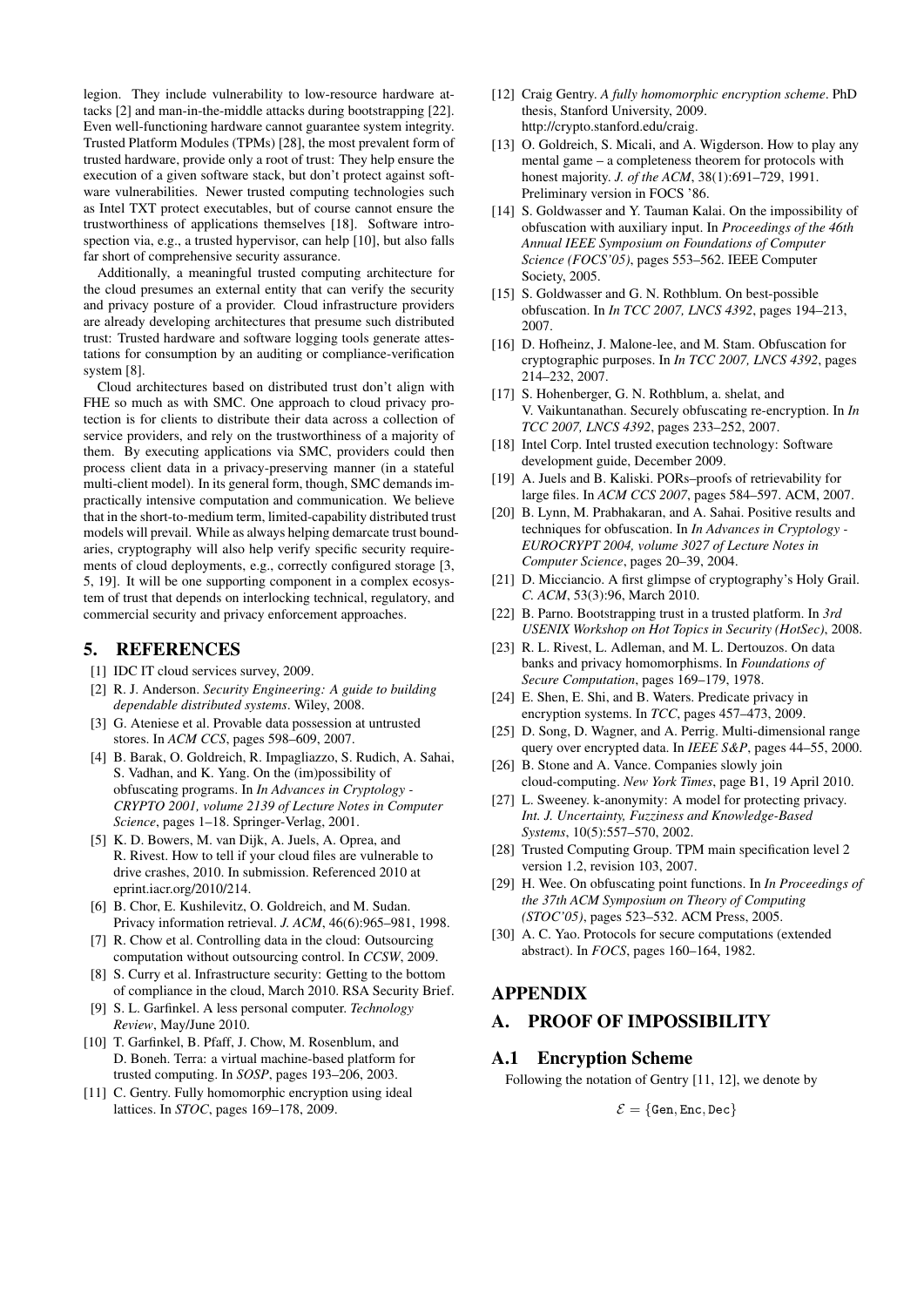an encryption scheme that consists of encryption Enc, decryption Dec, and a key generating algorithm Gen.

Gen is a randomized algorithm that takes a security parameter  $\lambda$ as input, and outputs a public secret key pair  $(p, s)$ :

$$
(p,s) \leftarrow \text{Gen}(1^{\lambda}).
$$

The computational complexity is  $poly(\lambda)$ , polynomial in the size of the input  $1^{\lambda}$ . Public key p defines both the plaintext and ciphertext space; both plaintexts and ciphertexts have size  $poly(\lambda)$ .

Enc is a randomized algorithm that takes  $p$  and a plaintext  $x$  as input, and outputs a ciphertext  $c$ :

$$
c \leftarrow \texttt{Enc}_p(x).
$$

The computational complexity is  $poly(\lambda)$ , polynomial in the size of plaintext  $x$  and the size of the public key  $p$ .

Dec is an algorithm that if it takes  $s$  and the ciphertext  $c$  as input, then it outputs the corresponding plaintext x. This defines *correct decryption*:

$$
x = \mathtt{Dec}_s(c).
$$

The computational complexity is  $poly(\lambda)$ , polynomial in the size of ciphertext  $c$  and the size of the secret key  $s$ .

We call  $\mathcal E$  compact if it has *compact decryption*: there exists a polynomial d such that for every value of  $\lambda$ ,  $\mathcal{E}$ 's decryption algorithm can be expressed as a circuit D of size  $|D| \le d(\lambda)$ .

#### A.2 Evaluation

There exists a *correct evaluation* algorithm  $Eval_{\mathcal{E}}$  associated to  $\mathcal{E}$ , which satisfies the property of Figure 2 as described in section 3.2 if all plaintexts in Figure 2 are such that encryption is possible (e.g., if the size of input  $|(x_i, A_i)|$  is  $poly(\lambda)$  and if f can be represented as a circuit of size  $poly(\lambda)$ .

We define  $\mathcal{E}^* = \mathcal{E} \cup {\text{Eval}_{\mathcal{E}}}$  and call  $\mathcal{E}^*$  compact if  $\mathcal{E}$  is compact and if it has *compact evaluation*: there exists a polynomial e such that for every value of  $\lambda$ , Eval<sub> $\epsilon$ </sub> can be expressed as a circuit E of size  $|E| \leq e(\lambda)$ .

#### A.3 Definition of Security

**Semantic Security:** Suppose that  $\mathcal{E}^*$  has correct decryption and correct evaluation. Consider the following game: Suppose that a challenger runs  $(p, s) \leftarrow$  Gen $(1^{\lambda})$  and gives p to an adversary A. In response, A runs  $(p', s') \leftarrow$  Gen $(1^{\lambda})$ , creates the identity circuit f (i.e.,  $f(x) = x$  for  $x \in \{0, 1\}$ ), and constructs a membership circuit A that encodes the controlled access policy rule  $(1, f, p')$ . We remind the reader that this means that if x is encrypted together with A, then x can be used as the 1st input of  $f$ , if the resulting evaluation of  $f$  will be encrypted under p'. The adversary  $\hat{A}$  constructs the plaintexts  $m_0 = (0, A)$ and  $m_1 = (1, A)$ , and sends these to the challenger. Now the challenger picks  $b \in \{0, 1\}$ , encrypts  $c = \text{Enc}_p(m_b)$ , and transmits this to A. A runs the evaluation circuit on  $(f, p')$  and the encrypted input  $c = \text{Enc}_p(m_b) = \text{Enc}_p(b, A)$ . This produces  $\text{Enc}_{p'}(f(b)) = \text{Enc}_{p'}(b)$  since f is the identity, which A decrypts to b by using the secret key s'. We conclude that A is able to guess b correctly and that  $\mathcal E$  is not semantically secure under chosen plaintext attacks (CPA).

The above is consistent with our understanding: access control policies allow private inputs to leak. In order to model only intended leakage we need to define a weaker form of security that makes more sense in our situation. For example, an adversary should learn no information about the  $x_i$ 's at all if he has no initial knowledge about any secret key  $s'$  that corresponds to one of the

public keys p' for rules  $(i', f', p')$  in one of the  $A_i$ 's. There should be some form of semantic security against such an adversary.

We will not bother investigating what kind of security would be appropriate: scheme  $\mathcal{E}^*$  is not only an encryption scheme, it also controls the functions that are allowed to compute on private input. This control or functional privacy needs a separate definition. We will show that even if we only require a minimal amount of functional privacy, there cannot exist a compact scheme  $\mathcal{E}^*$  regardless of the kind of semantic security any cryptographer would be interested in.

**Functional Privacy:** Let  $(p_1, A_1, c_1 \leftarrow \text{Enc}_{p_1}(x_1, A_1))$  be a triple with a ciphertext  $c_1$ , a corresponding public key  $p_1$  and access control policy  $A_1$ . Let  $(j, f, p) \in A_1$ . This means that the evaluation algorithm can be used to evaluate f with  $x_1$  as the j-th input under encryption with  $p$ . By creating one's own ciphertexts  $\text{Enc}_{p'}(y_i, C_{(i,f,p)})$  (here, and from here onward,  $C_{(i,f,p)}$  is the membership circuit that outputs true only for input  $(i, f, p)$ ), it is possible to use the evaluation algorithm to evaluate the function

$$
(y_S, y_1, \ldots, y_{j-1}, y_{j+1}, \ldots, y_n)
$$
  
\n
$$
\rightarrow f(y_S, y_1, \ldots, y_{j-1}, x_1, y_{j+1}, \ldots, y_n)
$$

in arbitrary inputs under encryption with p.

Let  $X = \{p_i, A_i, c_i \leftarrow \texttt{Enc}_{p_i}(x_i, A_i)\}_{i=1}^n$  be a larger set of ciphertexts, their corresponding public keys and access control policies. By generalizing the previous analysis, the evaluation algorithm can be used to produce encryptions of outputs of functions that take as input a value  $y_S$  and values  $y_j, j \in J$  and evaluate f in  $y_S$ ,  $\{y_j\}_{j\in J}$ , and  $\{x_{i_j}\}_{j\in\{1,\ldots,n\}-J}$  if there exists a public key p with  $(j, f, p) \in A_{i_j}$  for  $j \in J - \{1, \ldots, n\}$ . Denote by X this set of functions that can be evaluated under encryption.

Let  $K$  be the set of secret keys  $s$  corresponding to the public keys p for which there exist a triple  $(j, f, p)$  in one of the  $A_i$ 's. A receiver, who knows the secret keys in  $K$ , is able to decrypt the encryptions produced by the evaluation algorithm that takes ciphertexts from  $X$  as input. In this sense the receiver has oracle access to  $X$ . We want to model the amount of extra information the receiver is able to learn from  $X$  besides the information that can be learned from oracle access to  $X$ . This will lead to a definition of functional privacy in which we compare an adversary with access to  $X$  and  $K$ to a simulator with oracle access to  $X$ .

For a simulator algorithm S, we denote by  $S^{\mathcal{X}}(1^{\lambda})$  the output of S when executed on input  $1^{\lambda}$  and oracle access to outputs of X. Oracle access to outputs of  $X$  lets the simulator see unencrypted function evaluations; this is the ideal world. For an adversarial algorithm A we denote by  $A(X, K)$  the output of A when executed on inputs  $X$  and  $K$ ; this is the view of the receiver in the real world setting. A has access to the (public) function descriptions in  $\mathcal{E}^*$ , this allows for the possibility that  $A$  tampers with ciphertexts, e.g., tries to change a given  $A_i$ .

We say  $\mathcal{E}^*$  is *functional private* if: For all ppt adversaries  $\mathcal{A}$ , there exists a ppt simulator S, and a negligible function  $\alpha$ , such that for all sets  $X$  and  $K$ ,

$$
\left| Pr[\mathcal{A}(X, K) = 1] - Pr[\mathcal{S}^{\mathcal{X}}(1^{\lambda}) = 1] \right| \le \alpha(\lambda)
$$
 (1)

 $(\lambda)$  is the security parameter used for generating public and secret keys in  $X$  and  $K$ ).

We notice that  $(1)$  is equivalent to

$$
Prob[\mathcal{A}(X, K) = \pi(\{x_i\}_{i=1}^n)]
$$
  
\n
$$
\leq Pr[\mathcal{S}^{\mathcal{X}}(1^{\lambda}) = \pi(\{x_i\}_{i=1}^n)] + \alpha(\lambda)
$$

for all predicates  $\pi$ . In words, an adversary cannot learn more infor-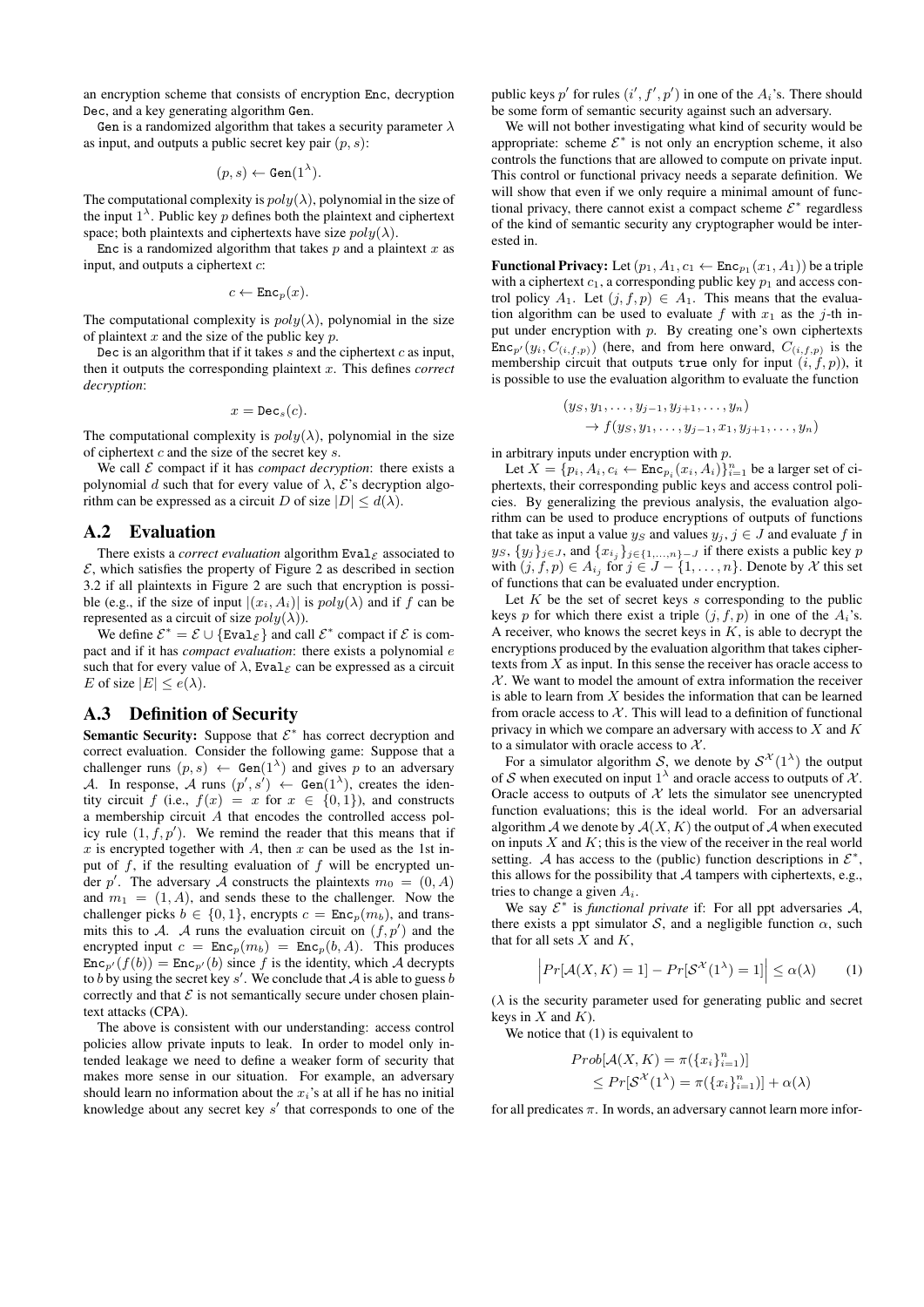mation about the encrypted  $x_i$ 's than what a simulator can learn using oracle access to  $X$ , the plaintext results of the evaluation function on inputs  $c_i$ . Here functional privacy means that the adversary cannot learn more about the  $x_i$ 's than a (malicious) collaboration of clients who know the secret decryption keys of the outputs of Eval $\varepsilon$ . That is, an adversary cannot learn more than what is allowed to be revealed about the  $x_i$ 's.

Our discussion started in the two player setting (one sender, one receiver) with a single triple  $(p_1, A_1, c_1 \leftarrow \text{Enc}_{p_1}(x_1, A_1))$ . Suppose that  $A_1$  is the simplest possible access control policy, a membership circuit  $C_{(1,f,p)}$  with f a function on two inputs. Then our definition reduces to *2-player functional privacy*: For all ppt adversaries A, there exists a ppt simulator S, and a negligible function  $\alpha$ , such that for all  $(p_1, f, p, c_1 \leftarrow \text{Enc}_{p_1}(x_1, A_1))$  and s such that  $(p, s) \leftarrow \texttt{Gen}(1^{\lambda}),$ 

$$
\begin{aligned}\n\Pr[\mathcal{A}(p_1, f, p, c_1, s) = 1] \\
&\quad - \Pr[\mathcal{S}^{\{y_S \to f(y_S, x_1)\}}(1^\lambda) = 1] \quad \leq \alpha(\lambda).\n\end{aligned} \tag{2}
$$

In the next subsection we prove that a compact scheme  $\mathcal{E}^*$  being 2player functional private is already sufficient to prove the existence of an efficient circuit obfuscator.

#### A.4 Reduction

 $\bigg\}$  $\overline{\phantom{a}}$  $\overline{\phantom{a}}$  $\overline{\phantom{a}}$ 

We will show that the existence of a compact encryption scheme  $\mathcal{E}^*$  that is 2-player functional private reduces to the existence of an efficient circuit obfuscator. Such an obfuscator does not exist [4]. So, even the required minimal privacy cannot be achieved by cryptographical means only.

We will construct an efficient circuit obfuscator  $O$  which can be asked to produce an obfuscated circuit  $\mathcal{O}_g$  for any circuit g such that 1)  $\mathcal{O}_g$  describes the same functionality as g, that is,  $\mathcal{O}_g(x)$  =  $g(x)$  for any input x, 2) there is a polynomial h such that, for every circuit g, the size  $|O_g| \le h(|g|)$ , and 3)  $O_g$  is like a "virtual black box" that cannot be used to learn information about (the actual representation or implementation of) circuit  $q$  itself other than its functionality. This *virtual black box property* [4] is very similar to our definition of functional privacy: For all ppt adversaries  $A$ , there exists a ppt simulator S, and a negligible function  $\alpha$ , such that for all circuits  $q$ ,

$$
\left|Pr[\mathcal{A}(\mathcal{O}_g) = 1] - Pr[\mathcal{S}^g(1^{|g|}) = 1] \right| \leq \alpha(|g|).
$$

In words, besides learning the size of circuit  $g$ , an adversary cannot distinguish  $\mathcal{O}_q$  from oracle access to the functionality of g.

In order to proceed with the reduction we will construct a representation of circuits leading to a meta circuit F that outputs  $q(x)$  if it receives as input a value  $x$  together with a circuit representation  $\langle g \rangle$ :

$$
F(x,\langle g \rangle) = g(x). \tag{3}
$$

Let  $g$  be a circuit. Circuits can be designed such that they only use NAND gates. Let  $m$  be the number of NAND gates used in  $g$ ;  $m = |g|$ , the size of g. Suppose that  $x = (x_1, \ldots, x_k)$  is an input to g. Let  $x_{k+1}, \ldots, x_{k+m}$  be the intermediate and final result of g's computation after each NAND gate. Without loss of generality, the intermediate results are ordered such that  $x_{k+l+1} = x_i$  NAND  $x_i$ for some i and i' both  $\leq k + l$ ; we denote  $lft(k + l) = i$  and  $rgh(k+l) = i'.$  For  $1 \leq j \leq k+l$ , define  $z_j^i = 0$  for  $j \neq i$ and  $z_j^i = 1$  for  $j = i$ . Let  $\mathbf{z}^{lft(k+l+1)} = (z_1^i, \dots, z_{k+l}^i)$  and let  $\mathbf{z}^{rgh(k+l+1)} = (z_1^{i'}, \dots, z_{k+l}^{i'})$ . Notice that,

$$
OR_j(x_j \text{ AND } z_j^i) = x_i. \tag{4}
$$

This shows that there exists a meta circuit  $F$  (independent of  $g$ ) that computes  $g(x)$  as in (3) for inputs x and

$$
\langle g \rangle = (\mathbf{z}^{lft(k+1)}, \mathbf{z}^{rgh(k+1)}, \dots, \mathbf{z}^{lft(k+m)}, \mathbf{z}^{rgh(k+m)}).
$$

Notice that, since  $k \leq m + 1$ ,  $|\langle g \rangle| = O(|g|^2)$ . Since circuit F is composed of m NAND gates and  $2m$  selection circuits as in (4),  $|F| = O(|g|^2)$ . Notice that F is independent of g, it only depends on its size |q|. The functionality of q is completely encoded in its representation  $\langle q \rangle$ .



Figure 5: Circuit Obfuscation

Let  $\lambda = O(|g|)$ . We construct an obfuscated circuit  $\mathcal{O}_g$  as follows. We select  $(p_1, s_1) \leftarrow$  Gen $(1^{\lambda})$  and  $(p, s) \leftarrow$  Gen $(1^{\lambda})$ . We construct a membership circuit  $C_{(1,F,p)}$  which has size  $poly(|g|)$ We compute a ciphertext  $c_1 \leftarrow \texttt{Enc}_{p_1}(\langle g \rangle, C_{(1,F,p)})$  (which is possible since the plaintext has size  $poly(|g|)$ ). Now we proceed as in Figure 5. Since decryption and evaluation are compact, there exist a decryption circuit D of size  $d(\lambda) = poly(|g|)$  and an evaluation circuit E of size  $e(\lambda) = poly(|g|)$ . The oval shapes represent constant values in circuit  $\mathcal{O}_g$ . As Figure 5 explains, for input x,  $\mathcal{O}_g$  outputs  $g(x)$ . Notice that  $\mathcal{O}_g$  has size  $poly(|g|)$  and that it is uniquely represented by the tuple  $(p_1, F, p, c_1, s)$ , that is,  $\mathcal{O}_g$  can be computed from  $(p_1, F, p, c_1, s)$  and vice versa. By (3), mapping  $y_S \rightarrow F(y_S, \langle g \rangle)$  is identical to function g. This shows that 2-player functional privacy directly translates into the virtual black box property. We conclude that this describes a circuit obfuscator. Since it is a probabilistic  $poly(|g|)$  time algorithm, our circuit obfuscator is efficient.

In [4] Barak etal. prove that efficient circuit obfuscators do not exist. This shows that a compact scheme  $\mathcal{E}^*$  which is also 2-player functional private cannot exist. This concludes our impossibility result.

Impossibility and Possibility: For completeness: There exist many natural classes of functions that cannot be obfuscated w.r.t to auxiliary input, both when the auxiliary input is dependent on the function being obfuscated and even when the auxiliary input is independent of the function being obfuscated [14]. The more relaxed